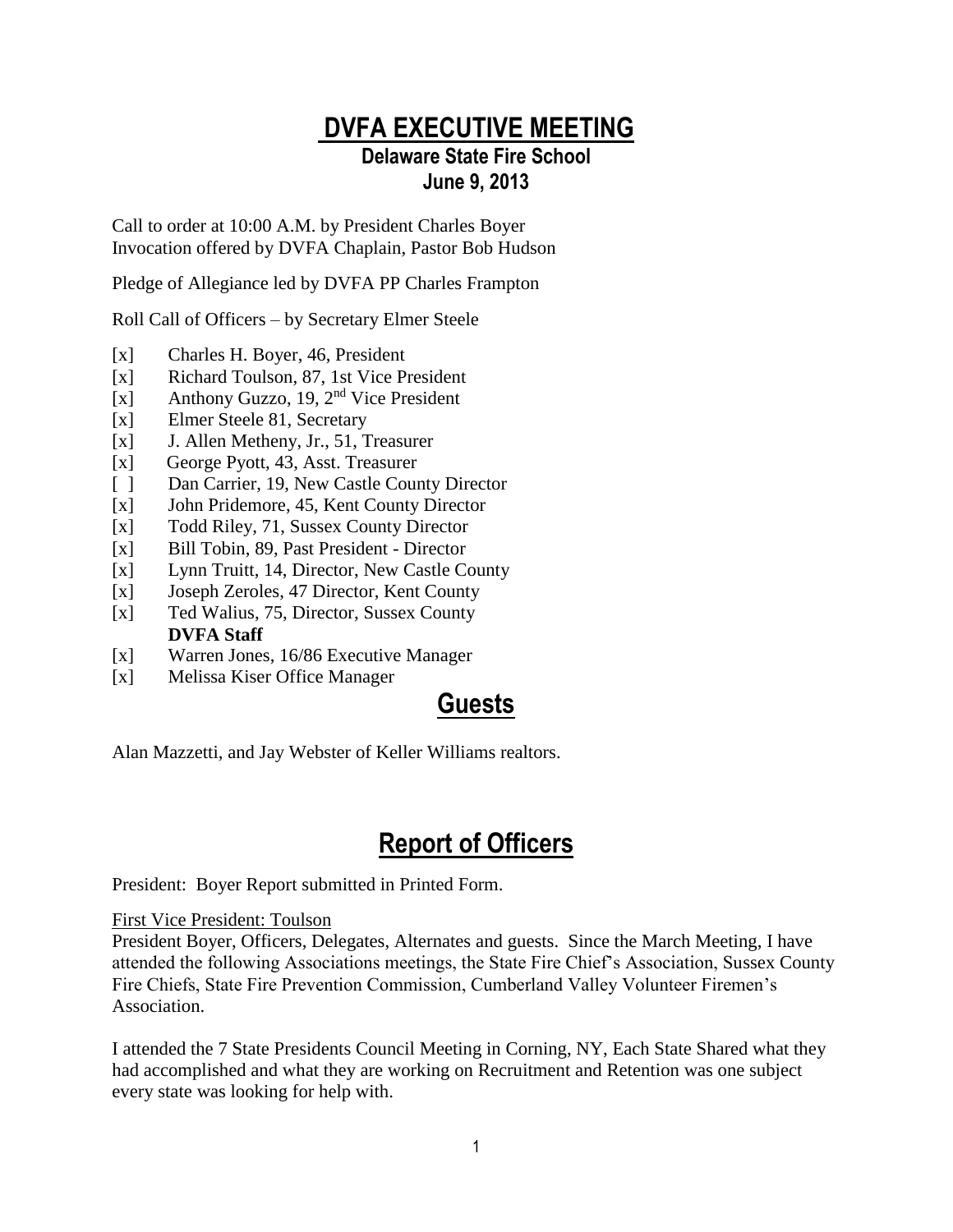I attended the Fire Department Instructors Conference held at Indianapolis.

I attended the Congressional Fire Service Institute Conference and Dinner. I want to thank the two hundred and sixty four members of the Delaware Fire Service that attended and supported CFSI. I also want to thank the  $25<sup>th</sup>$  annual CFSI Conference Planning committee members Bill Tobin, Rom Marvel, Ed Barlow, Dan Carrier, John Pridemore, Harold Brode, Todd Reilly and Staff members Warren Jones, and Melissa Kiser for their successful efforts.

I attended a meeting at Caesar Rodney High School on the Compressive School safety plans also known as the Omnibus School Safety act- the Department of Safety and Homeland Security has been working with schools, districts and first responders to develop a comprehensive school safety plan (CCSP) for each public school and district. Each (CCSP) will be (1) coordinated with law enforcement agencies, fire departments and other first responders; (2) compliant with the National Incident Management System or "NIMS", a framework for governments and agencies to work together and prepare for, respond to, and recover from critical incidents and (3) specific to particular needs and requirements of each school district. The Omnibus School Safety Act creates a framework for taking the concept statewide- and in the process, will create a cohesive consistent approach to emergency response during a critical incident within a school district.

I have enjoyed attending the many fire stations along with Executive Manager Warren Jones. Warren has been presenting a PowerPoint presentation of the DVFA overview throughout the state. The program is very informative. I'm requesting any president or Chief that would like the program presented to their membership please contact the DVFA Office or any Association Officer to arrange for the thirty minute presentation at your station.

Respectfully Submitted, Richard W. Toulson.

Second Vice President: Guzzo- Report in Electronic Form

Secretary Steele's Report

President Boyer, Officers, Delegates, Alternates and Guest,

Since the Executive meeting held in March, I have attended numerous meetings and functions representing the DVFA. Attached is my travel log listing those events, complete with hours and mileage

| <b>DATE</b> | <b>FUNCTION/LOCATION</b>                               | <b>HOURS SPENT</b> |
|-------------|--------------------------------------------------------|--------------------|
|             | <b>MILES TRAVELED</b><br><b>VEHICLE</b>                |                    |
| 3/10/2013   | LADVFA Past President Shirley Joseph viewing (Milford) | 3 hours            |
| 60 miles    | <b>POV</b>                                             |                    |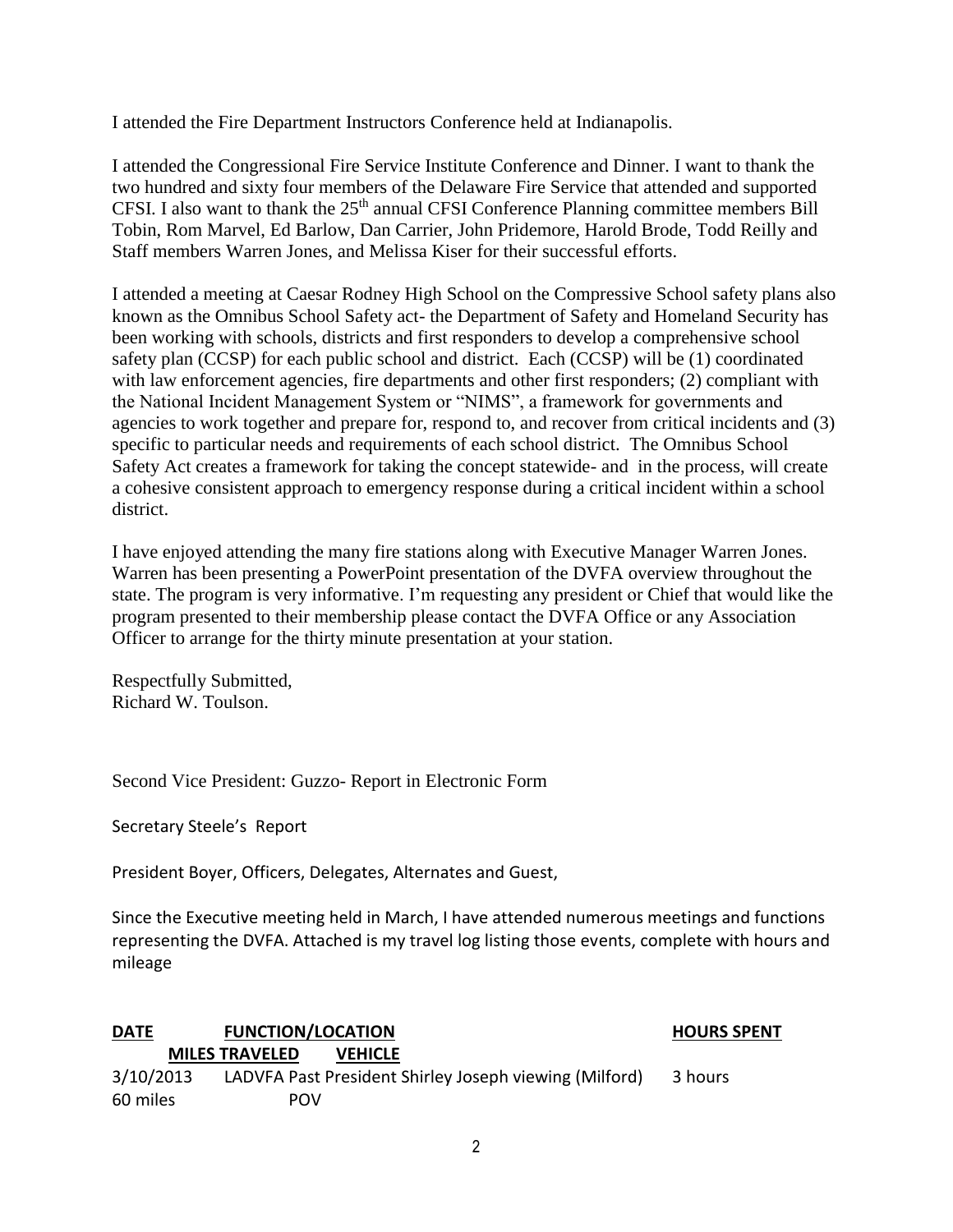| 3/14/2013              | New Castle Firefighter's @ Mill Creek (Sta. 21)              | 6 hours |             |
|------------------------|--------------------------------------------------------------|---------|-------------|
| 175 miles              | 87-10                                                        |         |             |
| 3/20/2013              | Kent County Firefighters @ Magnolia (Sta. 55)                | 3 hours |             |
| 60 miles               | <b>POV</b>                                                   |         |             |
| 3/21/2013              | Sussex County Fire Chief's @ Milton (Sta. 85)                | 3 hours |             |
| 65 miles               | $81 - 10$                                                    |         |             |
| 3/26/2013              | Sussex County Firefighter's @ Georgetown (Sta. 77)           | 3 hours |             |
| 50 miles               | $81 - 10$                                                    |         |             |
|                        | 3/28/2013 State Fire Chief's meeting @ Ellendale (Sta. 75)   | 4 hours |             |
| 65 miles               | <b>POV</b>                                                   |         |             |
|                        | 4/12-13/2013 Cumberland Valley mtg. @ Corning, NY            | 2 days  |             |
| Seaford to NY and back |                                                              |         |             |
| 4/15/2013              | DVFA Conference meeting @ Dover Sheraton                     | 4 hours |             |
| 100 miles              | POV                                                          |         |             |
|                        | 4/19/2013 Del-Mar-Va Past President's dinner in Chincoteague | 4 hours |             |
| 130 miles              | POV                                                          |         |             |
| 4/23/2013              | Sussex County Firefighter's @ Greenwood (Sta. 78)            | 3 hours |             |
| 35 miles               | <b>POV</b>                                                   |         |             |
| $4/24 - 27/13$         | FDIC @ Indianapolis                                          | 4 days  | (Seaford to |
| Indy and back)         |                                                              |         |             |
| 5/2/2013               | Governor's Prayer Breakfast @ Modern Maturity                | 4 hours |             |
| 100 miles              | $87 - 8$                                                     |         |             |

**Treasurer: Metheny** Fellow Officers, Delegates, Alternates, Members and Guests, It gives me great pleasure to present the attached Treasurer's Report for the period March 8, 2013 through June 7, 2013. This report includes both the DVFA Operations and the Conference accounts.

Between now and the Conference, I will prepare the financial records for the annual audit and work with the officers and budget committee to develop the annual Operating Budget for Fiscal 2014. Based on a motion passed at a previous Conference, Company Dues will be \$3,500.00 for FY 2014.

This week, we received correspondence from FEMA that our 2007 AFG grant had been reviewed and that all performance, financial and administrative requirements had been fulfilled.

In addition, we just received our final reimbursement from our 2008 safer Grant in the amount of \$232,477.00 Due to system problems at FEMA no reimbursements had been received for over a year.

I wish everyone a safe and fun filled summer. If anyone has any questions, please see me.

J. Allen Metheny Treasurer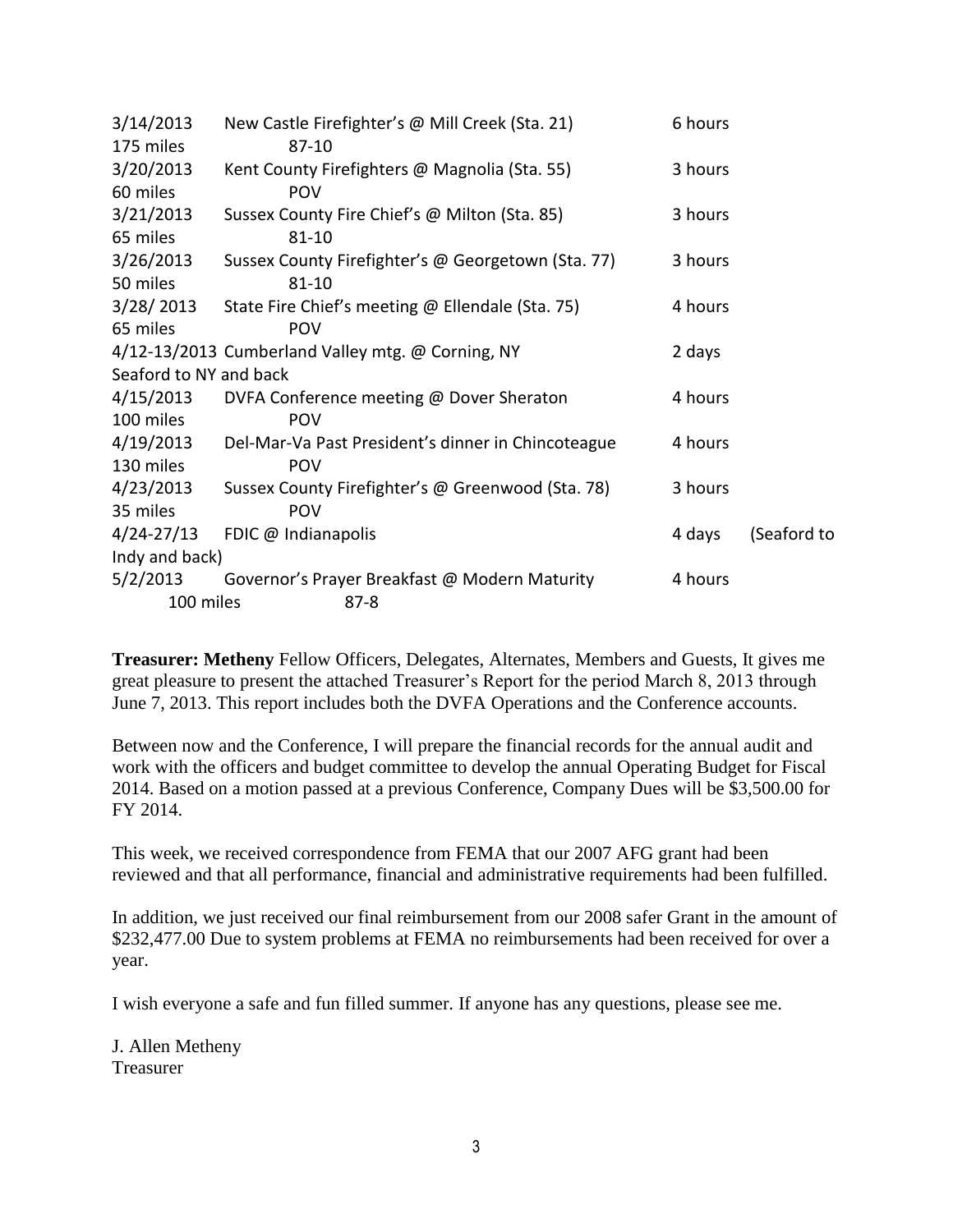Assistant Treasurer: George Pyott

*Motion to Accept Officers reports and spread them upon the minuets by Jasper Lakey and seconded by Charlie Frampton*

**Executive Manager Jones** reported the following Legislative Items:

**HB21 and HB22**, the Volunteer Firefighter Job Protection and anti-Discrimination bills were released from Committee last week and should be voted on this Tuesday in the house.

**SB31**, adding the Ladies to the surf fishing bill passed the Senate and is now in the house.

**SB53**, the Presumption Legislation is out of committee in the Senate but needs some work done before it moves for a vote.

**HB149**, This is a new bill, you all have received copies of it. It requires all insurance companies to pay ambulance billing directly to the Volunteer Fire and Ambulance Companies even if they do not have a contract with the provider. This bill makes them pay you directly. It is a good bill and I recommend we endorse it.

**HB158**, is a brand new bill, introduced just this week. I believe it was the FOP who are initiators of the bill. This bill requires the State of Delaware to provide health care for dependent children of any, in our case, Firefighter killed in the line of duty until the age of 26. I think it is a good bill and we should support it.

**Bingo:** The Bingo Legislation is in the pipe line. The Sunset Chair, Senator Poore told me it will be out and voted on soon.

**Grant in Aids**: It does not look good for any Grant in aid increases this year. Money is very slow. I do have a piece of good news, however. In the epilog of the budget bill there will be a section written that sets in place a Task Force to meet and develop a plan on funding for the fire companies on a permanent basis. While the makeup of the Task Force has not been cast in stone, our two legislators Senator Ennis and Rep. Carson will be the legislative leads and there will be one fire service person from each county on the task force. How many more and who else is still in the discussion stages. I would imagine a person from OMB and the Controller Generals Office, would also be included.

**Bond Bill:** We are still working on the Bond Bill Committee for an increase to our Revolving Loan Fund. If the June DEFAC report comes up with more money, than that money is supposed to be put in the Bond Bill for economic development. I have met with Senator Ventables and Rep. Quinn Johnson the Chair and Co-Chair of Bond Bill telling them that our Revolving Loan Fund is Economic Development.

**SAFER:** As most of you know we were successful in being awarded a \$946,000.00 SAFER Grant for recruitment and retention. So the programs you like, like Sub-grants and scholarships will continue for another 4 years. As well as a major recruitment program. Part of the grant is the hiring of a full time coordinator. We will be writing a job description and interviewing for the coordinator and hope to have them on board by the end of July.

This concludes my report. Are there any questions?

### **Committee Reports**

1. State Fire Prevention Commission – Chairman Dave Roberts reported the audits are due by July 15<sup>th</sup> to the Commission. If you need help, please call the commission. We are trying to have no fees to the fire companies, however the state says they have to.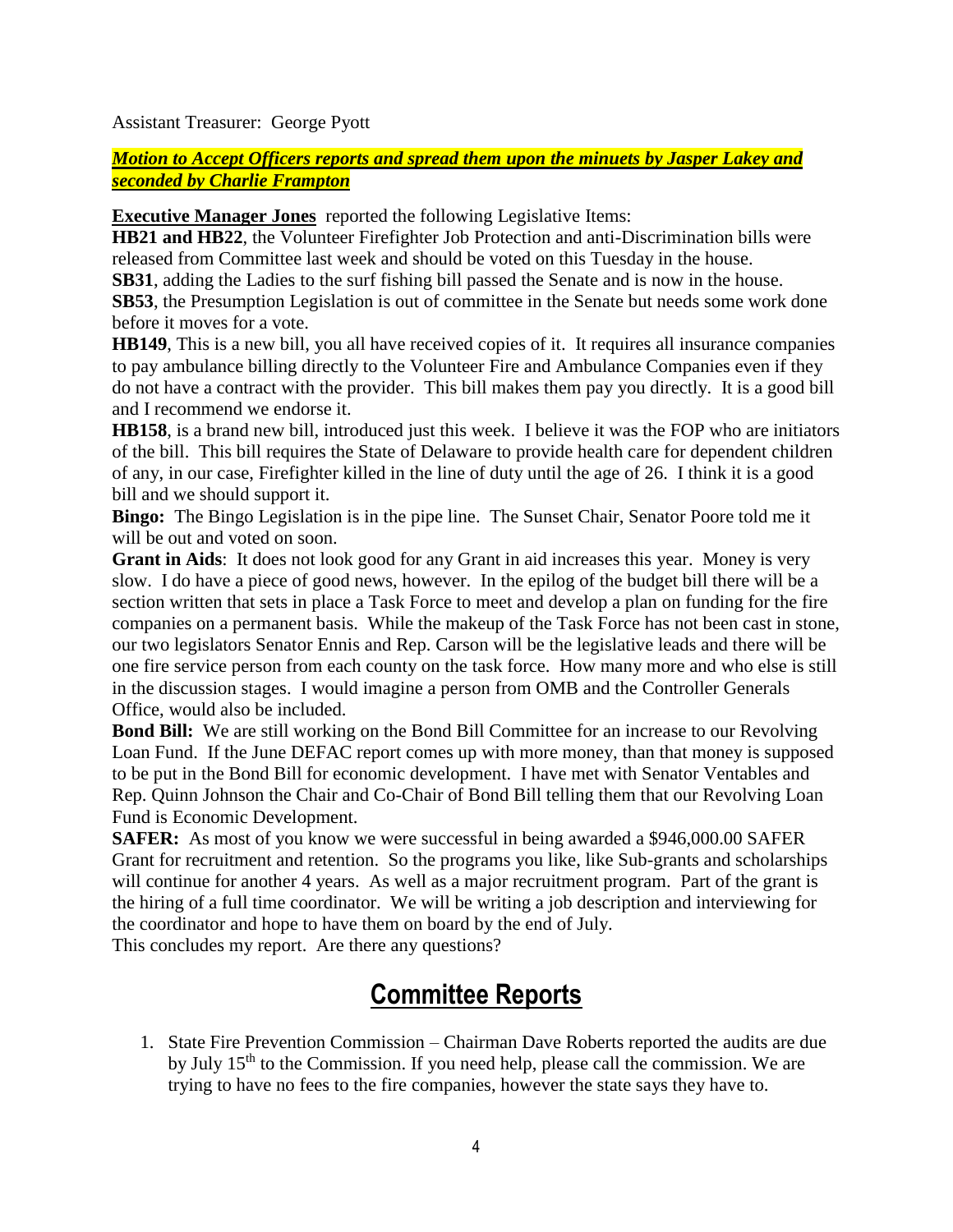- 2. Advisory to State Fire Marshal Grover P. Ingle reported they met with the members of the advisory board this morning. There has been three fire fatalities to date in the state none had working smoke alarms. The most recent to date occurred on April 23, 2013 in the Laurel Fire District. Interviews have been conducted for the Senior Juvenile Fire Setters Coordinators Position. A successful candidate has been identified and is in the process of being offered the position. It is anticipated to have the position filled by the first two weeks in July. Dave Burns has resigned his position effective April 19, 2013. The Fire Inspector vacant position is currently posted under DE Jobs and closes on June 11, 2013. Once we receive a list of qualified candidates from Human Resources interviews will be arranged. Most likely late July or Earlier August would be the timeline to fill this position. Phase II the Technical Services side of the building is progressing well, anticipated completion of phase II is the first or second week in July. Once completed the staff will move back into that side of the building and Phase II will begin on the existing Investigative side, which are minor renovations. The staff has cooperated greatly and customer service has not been affected by the current situation with the move.
- 3. Advisory to DSFS Robert P. Newman Reported Class attendance for the spring us normal. Fall schedule will be posted and delivered this month. Annual Planning and Evaluation Staff Meeting- June 25-26 to review the operation of the school. The status of the budget looks good. The Delaware Weekend is scheduled for October  $18\text{-}20^{\text{th}}$ . The Sussex Division expansion project status is up and running and they need office furniture. EMT National Transition program is online with DSFS (537 have enrolled). Fire Instructor 1 is online, blended learning program pilot completed. The ladies Aux. Seminar was a success (103 attended- Special Thanks
- 4. Advisory to SFPC for EMS Mike McMichael- Middletown location now open. Rubber latex band is not accepted as a tourniquet . Mortality rate in DE is down 2011 31% 2012 26.4%
- 5. Archives Charles Emerson Still need pictures of the  $1<sup>st</sup>$  and  $2<sup>nd</sup>$  Vice Presidents of both Associations. Frameworks will be here this week to replace framing. Approximately 700.00 will be submitted for the budget for next year. Teaching equipment will be on display from Clarance Schwatka, and Harry Warner.
- 6. Civilian Recognition Carleton Carey reported he has not received any submissions yet this year. Please get them in the mail and need to be postmarked by June  $30<sup>th</sup>$ .
- 7. DVFA Conference– John McKenzie All forms are on the website with the exception of Parade and Hots. A question was made as to why the EMS Classes aren't free.

Wake up Delaware – Summary of Wake Up Delaware Committee meeting at DVFA Quarterly meeting 6-9-13

In attendance: Jeff Dennison, Todd Reilly, Joe Mullens, Wally Hudson, Patti Carnevale, Paul Eichler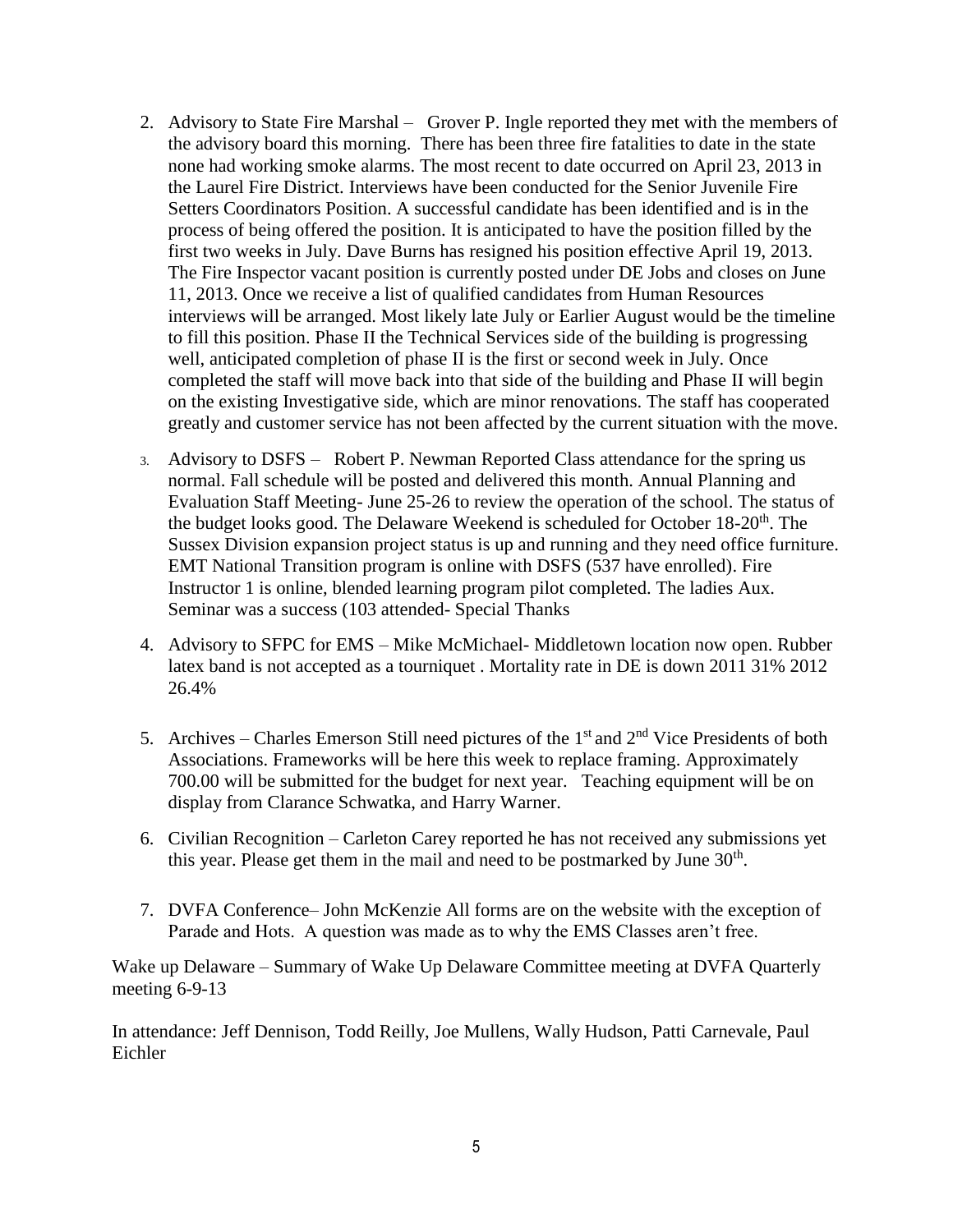- Where is the "Detecta" suit? Needs to be located, cleaned and a schedule developed for its use.
- All monies allocated by the three Delaware counties for smoke alarm purchase and distribution to Delaware fire companies have been used. Many thanks to Todd Reilly and Jeff Dennison for their efforts taking care of this project.
- There is still an inventory of older smoke alarms and promotional material at the Kent County campus of DSFS. Contact Paul Eichler if anyone is interested in materials for expos and/ or open houses, or other projects.
- Discussion regarding the grant process and the lack of activity with it. Paul will follow up with Warren Jones with DVFA for grant information. This conversation led to more discussion regarding the need for other funding sources for Wake Up Delaware.
- Discussion regarding the passing of the benchmark occasion of the distribution of over 100,000 smoke alarms during the Wake Up Delaware campaign. One idea to possibly develop is a press conference during the November campaign of "Change Your Clocks, Change Your Batteries" to promote Wake Up Delaware efforts.
- Discussion regarding the need for a new public relations packet with Wake Up Delaware information that can be distributed to media, fire companies and any other interested parties.
- Discussion regarding the continued demand for 9 volt batteries and the need to maintain inventories. Discussion also regarding a program through Duracell for batteries.
- Question from Paul (outside of the Committee meeting): Anybody still have a Wake Up Delaware banner? Or know where any are?

Any questions or concerns regarding the above, please contact Paul Eichler.

- 8. Finance & Auditing George Pyott will be meeting in August to prepare the new Budget.
- 9. Health & Safety Tara Lydick Health and Safety Week is 16 22 June 2013 with a focus on Behavioral health. Several resources are available from IAFC and NVFC websites. The BEST practices and IAFC Rules of Engagement for Firefighter Survival and Safety are being adapted to focus on health and safety.
	- We are revising DE Health and Safety 1500 standard from 1993 to 2007 and providing implementation feasibility and timeframe. We are requesting review assistance from WMD-HazMat and Life Safety Committees in September.
	- Dr. Sauval of Bayhealth Occupational Health is volunteering to provide free training and advise on implementation of NFPA 1582 Standard on Occupational Health Programs and NFPA 1583 Health Related Fitness program to any company, county, or other organization
- 10. Out of State Coordinators Steve Austin stated the DVFA #1Supporter of CFSI Opening Ceremonies for MSFA on Monday Morning.
- 11. WMD/Hazmat Joe Leonetti reported FY 2010 is complete. The state is looking for money for a new big project with Radios with 6 million of equipment. Motorolla has 3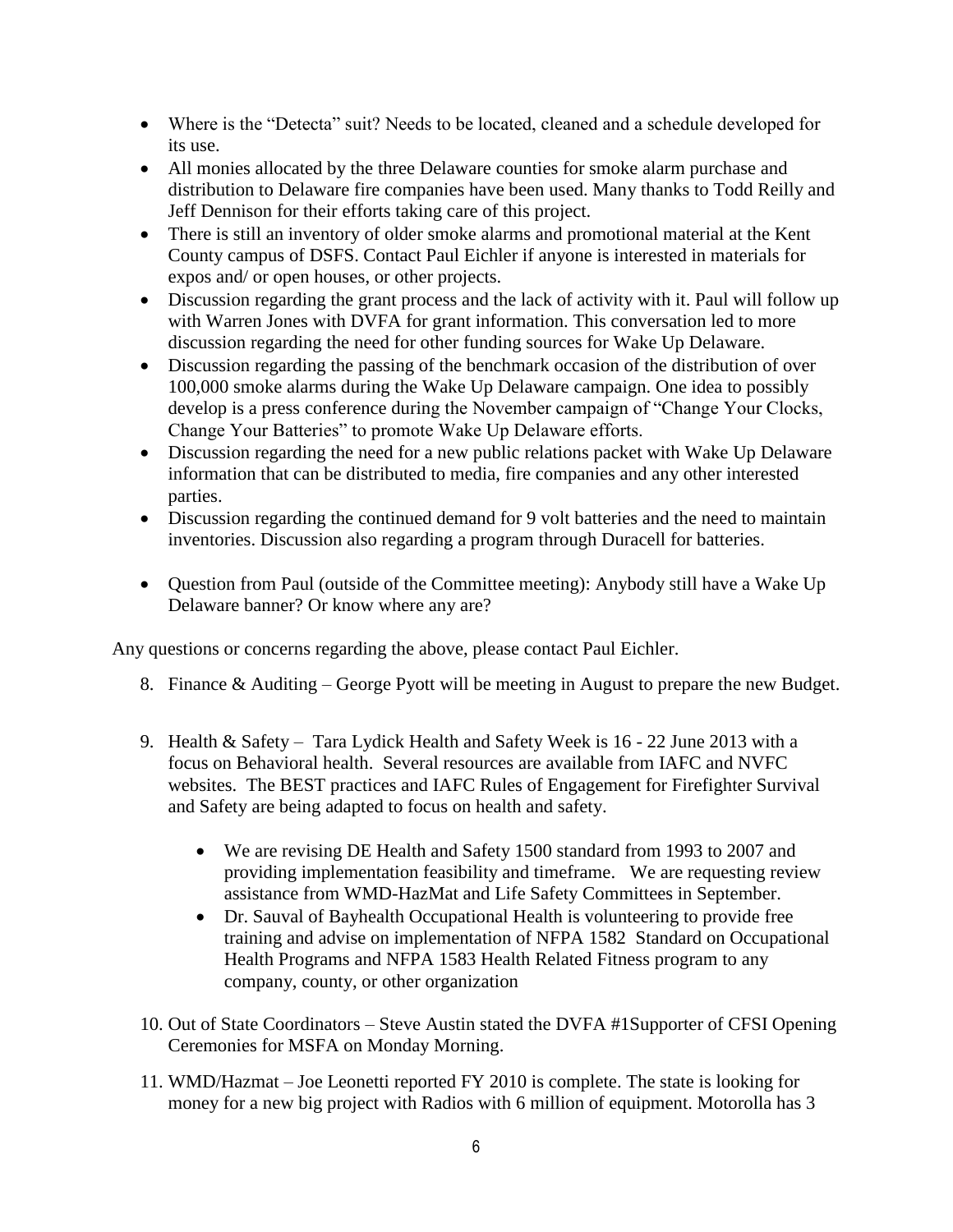million and should help supply that. The state is supplying 400,000. FY 12 FUNDS GIVE 210,000 for that project. 1 radio per station 3500 a piece.

Recognition of Past Presidents – 1<sup>st</sup> Vice President Toulson

### **Affiliated Organizations/ Agency Representatives**

Ladies' Auxiliary Penny Rodimak, President Brought greetings from the Ladies and introduced all officers in attendance.

State Fire Chiefs Glen Gillespie, President brought greetings. The next meeting will be June  $27<sup>th</sup>$  at station 50 will also be their expo. Meeting will be 7pm. Letters for vacant offices should be sent to Brian Beideman. Asked that all Past Chiefs be recognized.

State Ambulance Association, Ed Angwin, President stated their next meeting will be the same date, time and place as the Chiefs, but in a separate room. August 9<sup>th</sup> deadline is Firm. Cost is 60\$ a day. It was going to be 75. He asked that all Past Presidents of the DSEMSA be recognized. He also stated the plaques in the hall have not been updated since 2010.

DVFA Foundation Steve Austin, Chairman, Met last month discussed financial issues. Things are better now. More Scholarships are being awarded. There is an opening due to the death of Dick McCoy. Hope to be filled by New Castle County Firefighters Association. There was a setback in fundraising however will be trying again.

DVFA Mutual Relief Association Joe Zeroles stated the policy is out and bids are due back by August  $1<sup>st</sup>$ . There will be a special meeting after that. Thank you to station 55 for allowing them to use the meeting space.

National Volunteer Fire Council J. Allen Metheny, Jr., Delegate met May 9-10 in Alexandria VA. 42 representatives out of 49 were in attendance. There were good tips from the speaker Bill Jennaway. 4 new partners in Progress. Chevrolet developing a new silverato for the fire service. Delaware will be 1 in 5 states so see this at future conference. Next meeting will be at Texas A&M University.

State Emergency Response Commission Bruce C. Ennis, Delegate, Stated the Fire Service is well represented.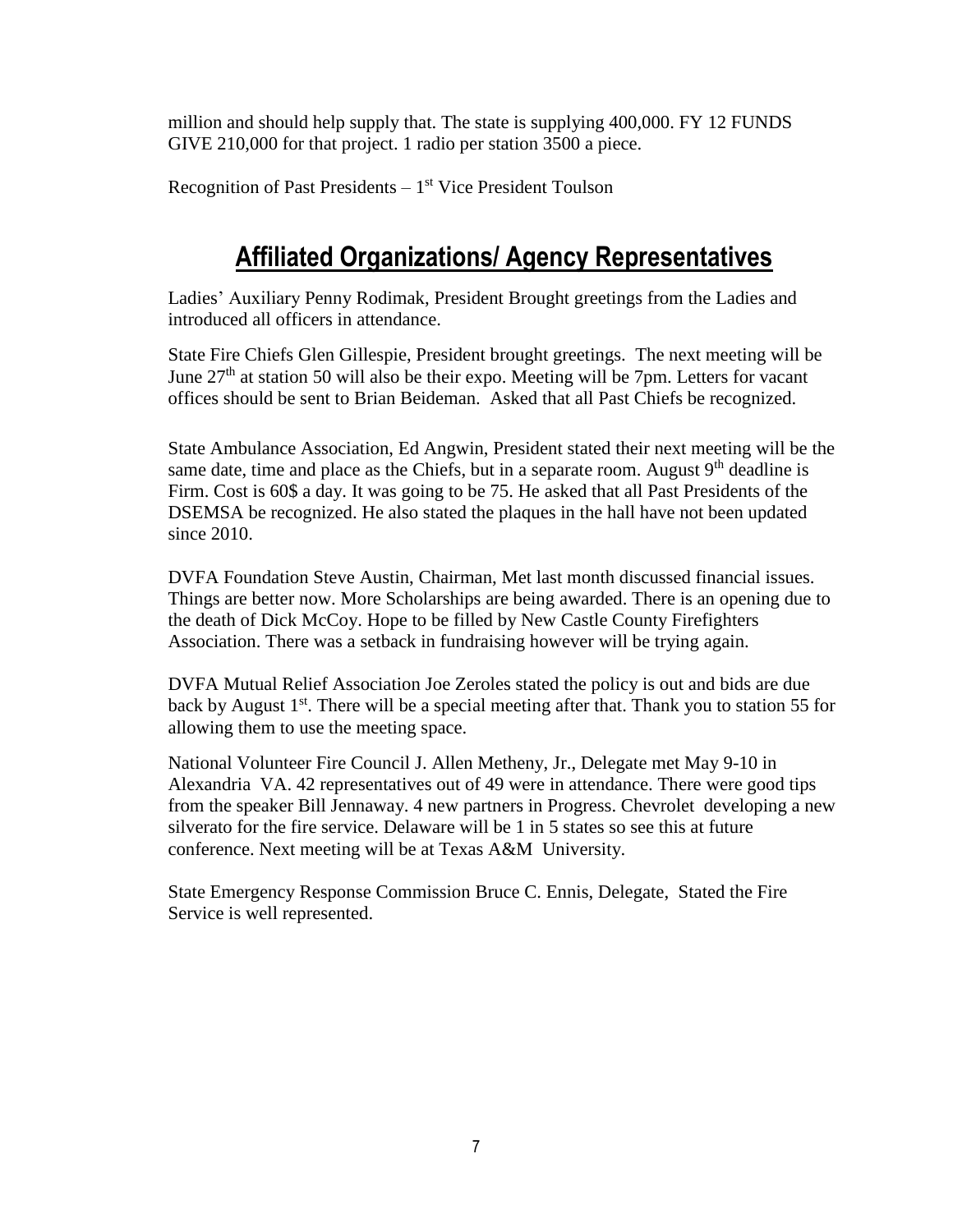### **Communications**

The following communications were received and are summarized by the Secretary Elmer Steele

#### Correspondence June 9, 2013 Executive Meeting

- 1. Thank you card from the Neeman Family for the honors bestowed upon their Dad, Rowland Neeman
- 2. Letter from the Farmington Fire company supporting Joe Zeroles for  $2<sup>nd</sup>$  Vice President of the DVFA
- 3. Letter from the New Castle County volunteer Firefighter's Association supporting Frank Gant for the Charitable Gaming Commission
- 4. Letter from JP Morgan Chase stating that they are unable to support our Partners in Progress Program.
- 5. Email from the Rehoboth Beach Dewey Beach Chamber of Commerce saying they are unable to support our Partners in Progress Program.
- 6. Letter from the Seaford Fire Department support Richard Toulson for President of the DVFA
- 7. Letter from W. L. Gore stating that they are unable to support our Partners in Progress Program.
- 8. Letter from Beebe Medical Center stating that they are unable to support our Partners in Progress Program.
- 9. Letter from the Kent County Volunteer Firefighter's Association supporting Joe Zeroles for 2nd Vice President of the DVFA
- 10. Letter from the Kent County Volunteer Firefighter's Association supporting Glen Gillespie for the office of Director of the DVFA
- 11. READ THIS LAST LETTER FROM THE DELAWARE FIRE CHILDREN'S SAFETY FOUNDATION

Letter from the Delaware Children's Fire Safety Foundation with reference to dissolving of the Foundation and transferring the remaining funds to the DVFA.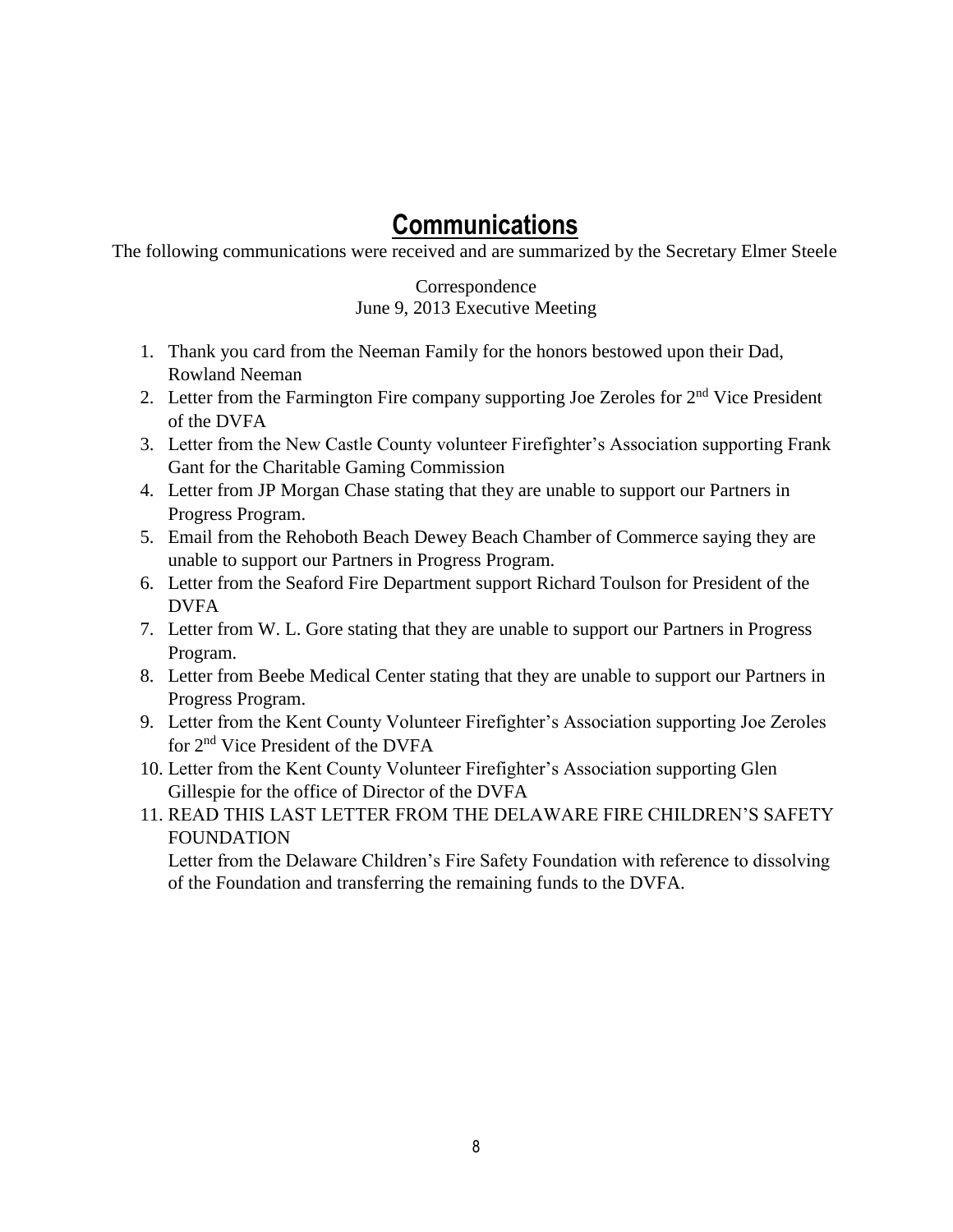# **OLD BUSINESS**

HB 21-22 Came out of committee for house action. SB 31 would be adding LADVFA to the surf fishing permits. This would be a 14 k impact. It currently costs 34k to date to get the firefighters into the parks. SB 53 presumption would add Heart to LODD. JFC Hearings for group insurance for full time paid EMTs to be put in for the State health Benefits. Constant Epilogue changes prevented. 16 Fire Companies participated in the plan. In any other try to Join they are blocked.

Ed Barlow made a motion to support 21-22, 149 158 31 and 53. Seconded by Bruce Ennis. Motion Carried

# **NEW BUSINESS**

Motion by Eric Haley Seconded by Tom DiCristafaro that effective Conference 2014 any Active Member of the Organization be covered for EMS and Hots Training. A statement was made that Raising dues would be the only way to cover the costs as it is impossible.

Motion by Bob Yerkes and seconded by to form a committee. President Boyer placed this on the 2013-2014 Conference Committee.

# **PAYMENT OF BILLS**

Treasurer Metheny read bills.

Motion needed to pay bills by Ed Barlow seconded by Jasper Lakey. Motion Carried.

# **GOOD OF THE ASSOCIATION**

Harold Brode invited everyone to Brecknock Park on the 15<sup>th</sup> from 10-2 for Safe Summer Day.

Clayton Yocum stated there was a company in VA hurting for equipment. Please Donate

Grover stated the Children's Fire Safety Foundation decided to dissolve and thought the money should be given to the Organization.

Motion to adjourn by Ed Barlow, seconded by Jasper Lakey

# **ADJOURNMENT**